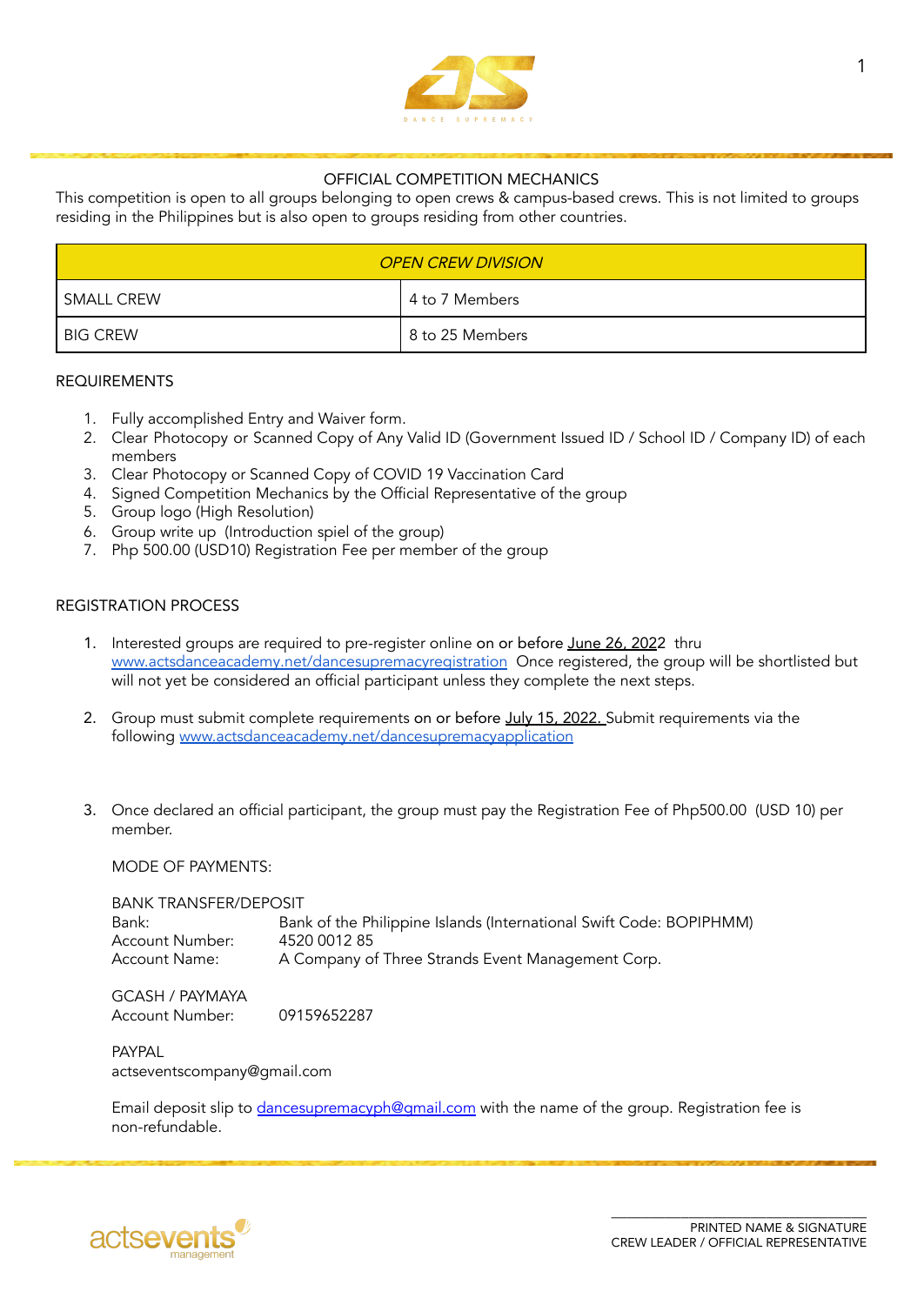

# PERFORMANCE AND STAGE RULES

This competition aims to challenge dance groups to create fresh, creative and original dance pieces. Participants are highly encouraged to put concepts, stories, themes and identity to their dance pieces.

### Genre

Participating groups can perform any Street Dance Style but are not limited to Street Dance alone. Using other genres such as contemporary, ballet, interpretative, or tribal, etc. that will help the group in portraying the concept of their piece is allowed and encouraged.

#### Music

Small Crew - minimum of one minute and thirty seconds (1:30) maximum of two minutes (2:00) Big Crew - minimum of three minutes (2:00) and maximum of four minutes (4:00) \*no grace period beyond the maximum time limit

## AVP

Background Video is allowed and shall be provided by the group. It should already contain the music to be used by the group. Standard video resolution is 1728x1080. No AVP during the eliminations.

#### Costume & Props

Handheld Props & Huge Props/set will be allowed. Groups will also be allowed to wear any costume that they want as long as it will be good taste and wholesome, and not offensive.

| <b>CRITERIA</b>                                     | <b>SCORE</b> |
|-----------------------------------------------------|--------------|
| Concept                                             | 25%          |
| (Includes choreography, costume, props, and music)  |              |
| Skill & Technique                                   | 25%          |
| (Musicality, Dance Technique, and Mastery of Style) |              |
| Creativity                                          | 20%          |
| (Elements & Use of Space)                           |              |
| Performance & Execution                             | 20%          |
| (Synchronization, Precision, Showmanship)           |              |
| Audience Appeal                                     | 10%          |
| (Entertainment Value)                               |              |
| 'OTAL                                               | 100%         |

#### CRITERIA FOR JUDGING

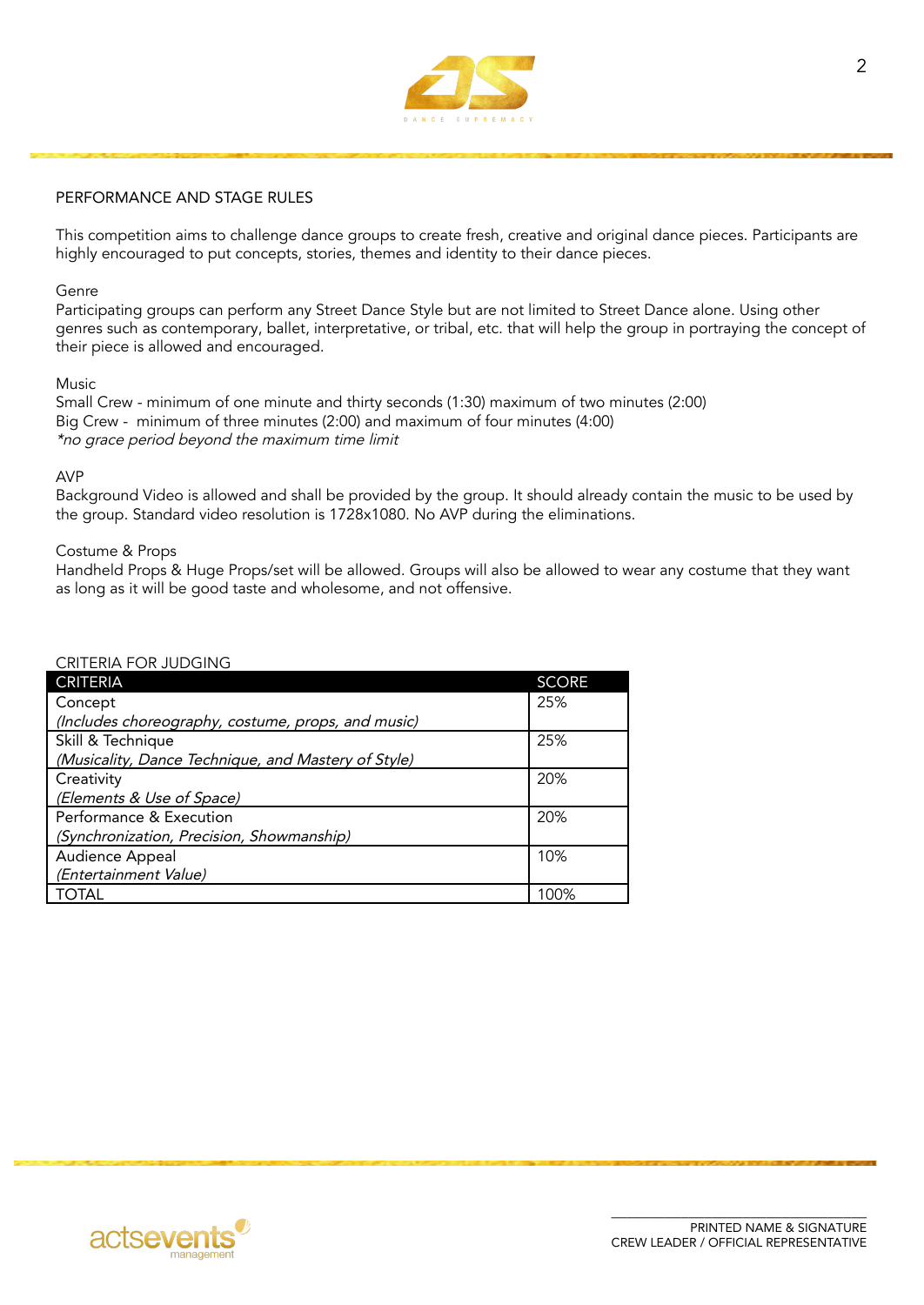

# POINT DEDUCTION

| <b>VIOLATION</b>             | <b>DESCRIPTION</b>                                                  | <b>POINT</b><br><b>DEDUCTION</b> |
|------------------------------|---------------------------------------------------------------------|----------------------------------|
| Unsecured attire             | Untied shoelaces, loose hats or any part of the costume that        | .05                              |
|                              | obviously fell off because it was not intact or secured<br>properly |                                  |
| <b>Prohibited Substances</b> | Use of body oils, paints and other substance that will              | .05                              |
|                              | compromise the dryness of the stage area                            |                                  |
| <b>False Start</b>           | Failure to start after the music is played.                         | .10                              |
| Fall / Trip                  | A member falls from a lift, or during a performance that is         | .10                              |
|                              | highly noticeable, recoverable or not                               |                                  |
| Late Start                   | Failure to go up on stage within 20 seconds after being             | .05                              |
|                              | called                                                              |                                  |
| Music length                 | Music either exceeds required length                                | .10                              |
| Foul language                | The music contains audible foul<br>that is<br>language              | .10                              |
|                              | inappropriate for all audiences.                                    |                                  |
| Improper gesture             | A member or all of the members exhibit inappropriate                | .10                              |
|                              | gestures and shouts foul language during the performance            |                                  |
| Throws at Audience           | Props or clothing thrown towards the audience area                  | .10                              |
| Late Submission of           | Group submitted their music after the given deadline                |                                  |
| Music                        |                                                                     |                                  |

# DISQUALIFICATION

Groups that will submit falsified documents will automatically be disqualified to join for two (2) consecutive years. Conduct of unsportsmanship and disrespect to the judges, company brand and organizing committee will be a ground for disqualification.

### IMPORTANT DATES

| June 26, 2022   | Deadline of online registration               |
|-----------------|-----------------------------------------------|
| July 15, 2022   | Deadline of submission requirements           |
| August 6, 2022  | General Assembly (online) & Deadline of Music |
| August 13, 2022 | Competition Proper Tanghalang Pasigueño       |

### PRIZES

| Big Crew   | PHP100,000.00 (USD 2,000) |
|------------|---------------------------|
| Small Crew | PHP 50,000.00 (USD 1,000) |

Prize will be released to the winning group in <sup>a</sup> form of check <sup>60</sup> to <sup>120</sup> days after submission of the Cash Declaration Form and required documents to be provided on the day of the competition.

| <b>CONTACT INFORMATION</b> |   |
|----------------------------|---|
| Mobile                     | O |
| Email                      | d |
| Website                    |   |

Mobile 0917 9237453 / 0915 5140264 / 7719 4062 lancesupremacyph@gmail.com [www.actsdanceacademy.net](http://www.actsdanceacademy.net)